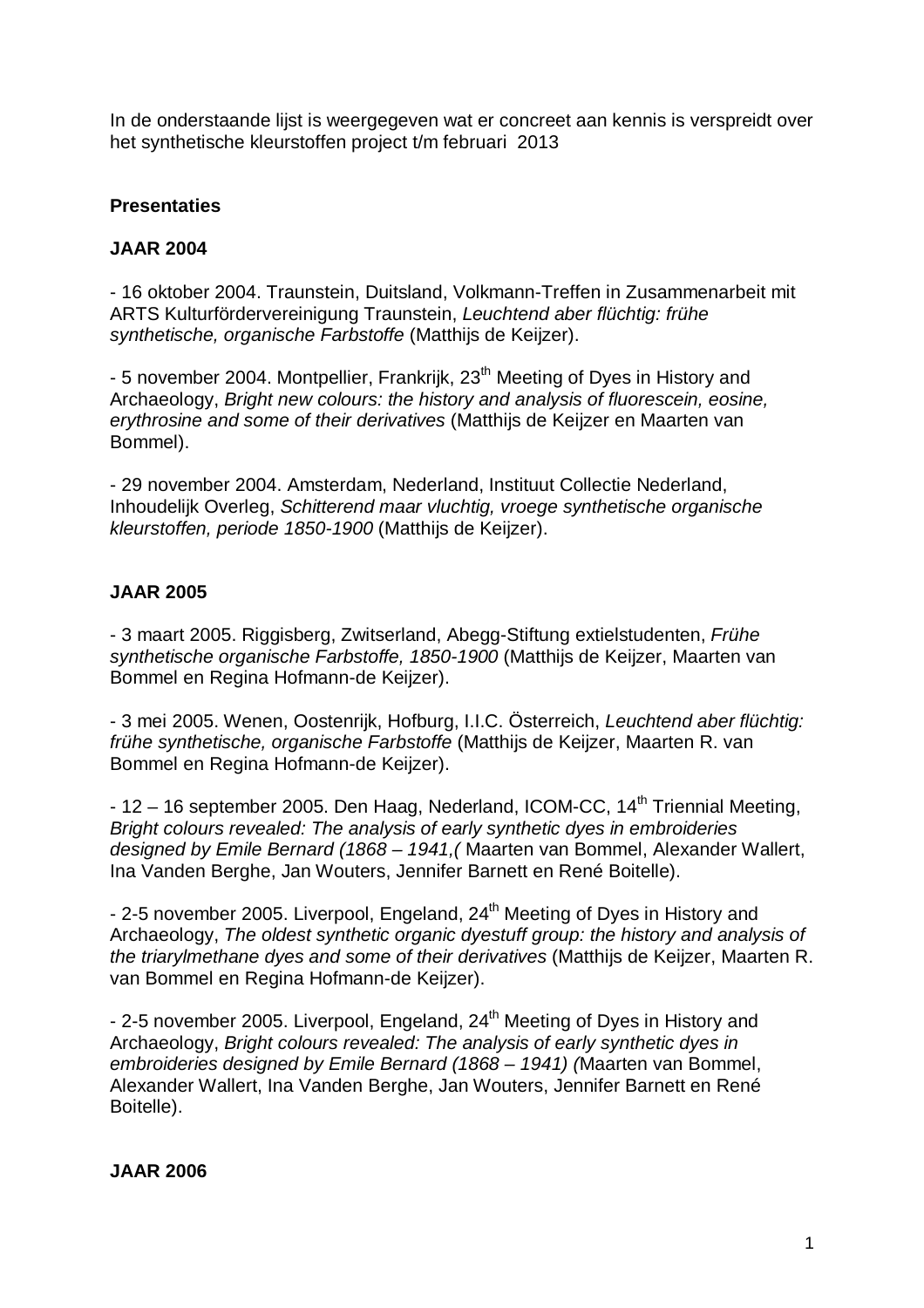- 26 januari 2006. Wenen, Oostenrijk, Leuchtend aber flüchtig, die Geschichte der frühen synthetischen organischen Farbstoffe (Matthijs de Keijzer, Maarten R. van Bommel en Regina Hofmann-de Keijzer).

- 31 januari 2006. Riggisberg, Zwitserland, Abegg-Stiftung, The oldest synthetic organic dyestuff group: the history and analysis of the tri aryl methane dyes and some of their derivatives (Matthijs de Keijzer en Maarten R. van Bommel).

- 2 februari 2006. Bazel, Zwitserland, Freunde des Orient Teppichs, Die Geschichte der frühen synthetischen organischen Farbstoffe (Matthijs de Keijzer, Regina Hofmann- de Keijzer en Maarten R. van Bommel).

- 14 augustus 2006. Amsterdam, Nederland, Instituut Collectie Nederland, Afdeling Onderzoek, Inhoudelijk Overleg, The oldest synthetic organic dyestuff group: the history and analysis of the tri aryl methane dyes and some of their derivatives (Matthijs de Keijzer, Maarten R. van Bommel en Regina Hofmann-de Keijzer).

- 20-23 september 2006. Suceava, Roemenië, 25<sup>th</sup> Anniversary Meeting Dyes in History and Archaeology, Vincent's Wool; Dyestuff and mordant analysis of wool used by Vincent van Gogh for the development of his colour theory (Maarten van Bommel, Ella Hendriks en Sjraar van Heugten).

- 20-23 september 2006. Suceava, Roemenië, 25<sup>th</sup> Anniversary Meeting Dyes in History and Archaeology, The early synthetic organic dyestuffs: patents and international competition, (Matthijs de Keijzer en Regina Hofmann- de Keijzer).

- 26 september 2006. Iasi, Roemenië, University of Iasi, Mr. Pigment and Mrs Dyestuff, Early synthetic organic dyestuffs (Matthijs de Keijzer en Regina Hofmannde Keijzer).

- 11 oktober 2006. Amsterdam, Nederland, Instituut Collectie Nederland, Picture Meeting, The history and analysis of the early synthetic organic dyes, period 1850- 1900, zeven lezingen over dit onderwerp (Matthijs de Keijzer, Maarten R. van Bommel en Han Neevel).

#### **JAAR 2007**

- 6 februari 2007. Amsterdam, Nederlnad, Instituut Collectie Nederland, Lunchpauzelezing, Bonte kleuren uit afval geboren, de geschiedenis van de vroege synthetische kleurstoffen, periode 1856-1914, of te wel Mannen met Snorren en Baarden (Matthijs de Keijzer).

- 8 maart 2007. Amsterdam, Nederland, Instituut Collectie Nederland, Onderzoeksdag, Synthetic Dyes (Matthijs de Keijzer).

- 17 maart 2007. Wenen, Oostenrijk, Technisches Museum Wien, Gesellschaft zur Beförderung der Textil-Kunst-Forschung (TKF), lezing: Bunte farben aus schwarzem Dreck. Die Geschichte der frühen synthetischen organischen Farbstoffe (Matthijs de Keijzer en Regina Hofmann- de Keijzer).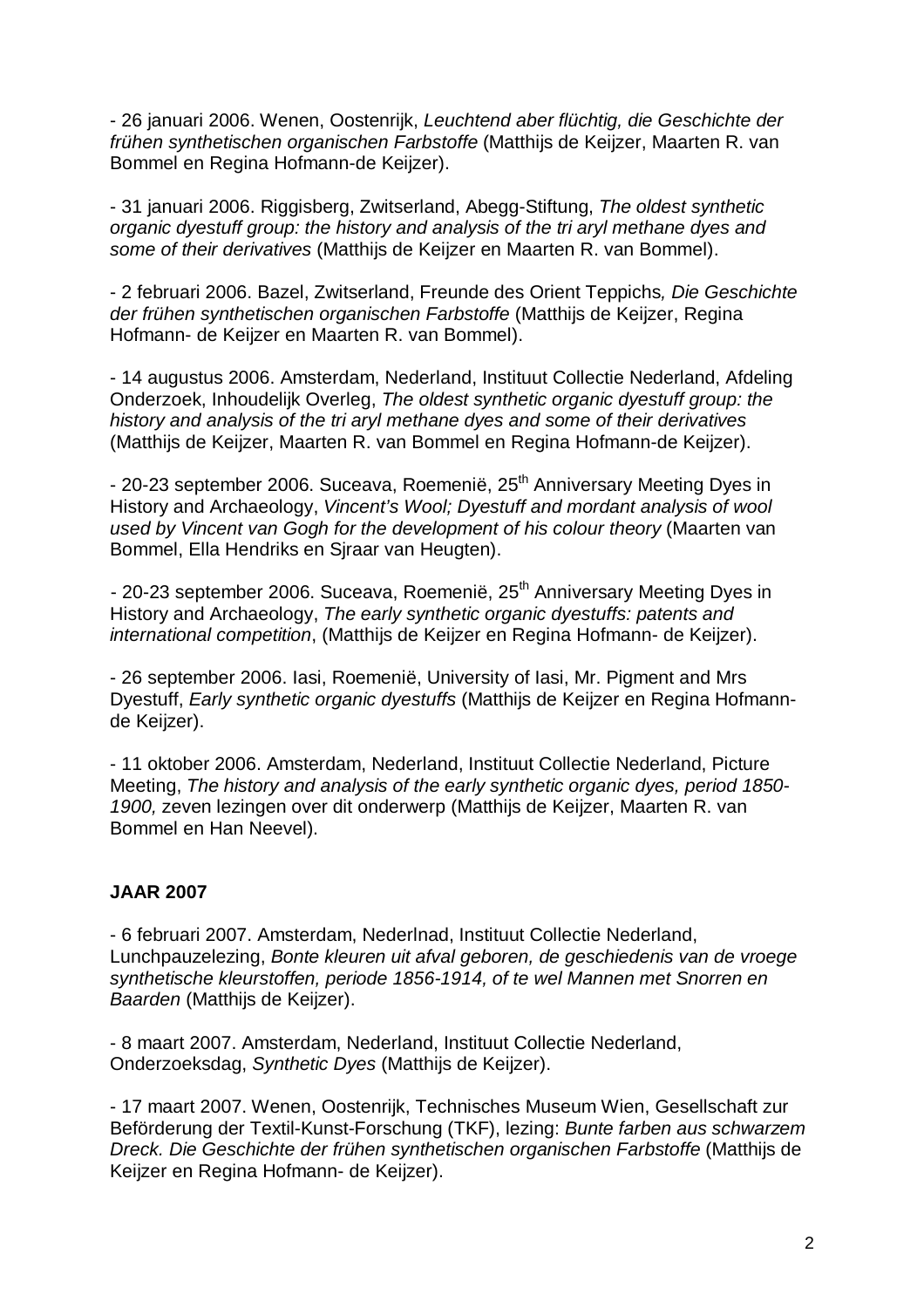- 8-9 november 2007. Wenen, Oostenrijk, 26<sup>th</sup> Meeting of Dyes in History and Archaeology, Optimisation of the micro-destructive light fastness tester, the "*µ*-Fado" (Han Neevel).

- 8-9 November 2007. Wenen, Oostenrijk, 26<sup>th</sup> Meeting of Dyes in History and Archaeology, The early synthetic organic dyestuffs: The Yellows (Matthijs de Keijzer, Maarten R. van Bommel en Regina Hofmann-de Keijzer).

- 8-9 november 2007. Wenen, Oostenrijk, 26<sup>th</sup> Meeting of Dyes in History and Archaeology, Faded flowers, analysis of modern marquetry applied on 17th and 18th century Dutch Furniture (Maarten R. van Bommel, Ineke Joosten, Han Neevel, Jaap Boonstra en Paul Bruys).

### **JAAR 2008**

- 14 februari 2008, Londen, Engeland, The Royal Society of Chemistry Historical Group, Creating a New rainbow: Dyes after Perkin, lezing: The early synthetic organic dyes: patents and international competition on a global scale (Matthijs de Keijzer).

- 12 september 2008, München, Duitsland, Doerner Institut, Workshop 20<sup>th</sup> century organic pigments, Bright colours revealed: historical, analytical and conservation research towards 19th century synthetic dyes (Maarten R. van Bommel en Matthijs de Keijzer).

- 9-10 oktober 2008. Istanbul, Turkije, 27<sup>e</sup> Meeting of Dyes in History and Archaeology, The early synthetic organic dyestuffs : The Ponceaus (Matthijs de Keijzer, Maarten R. van Bommel en Regina Hofmann-de Keijzer).

- 4 december 2008. Wenen, Oostenrijk, Symposion im Rahmen der Ausstellung verschachtelt und verhütet, Die Trachten- hauben-Sammlung der Agnes Kinz aus dem Blickwinkel der Restaurierung, Synthetische Farbstoffe: Textil mit Stil (Matthijs de Keijzer, Regina Hofmann-de Keijzer en Maarten R. van Bommel).

#### **JAAR 2009**

- 23-27 maart 2009. Göttingen, Duitsland, Gesellschaft Deutscher Chemiker Fachgruppe Geschichte der Chemie, Synthetische Farbstoffe für Aristokraten und arme Künstler ((Matthijs de Keijzer, Maarten R. van Bommel en Regina Hofmann-de Keijzer).

14-15 mei 2009. Amsterdam, Nederland, EU-Artech Symposium on Vincent van Gogh and Contemporaries, Synthetic organic pigments used by Vincent van Gogh at the end of his lifetime (Matthijs de Keijzer, Maarten van Bommel en Muriël Geldof).

- 16 april 2009. Amsterdam, Nederland, Instituut Collectie Nederland, Picture Meeting, The early synthetic organic dyes: The Ponceaus. (Matthijs de Keijzer, Maarten R. van Bommel en Regina Hofmann-de Keijzer).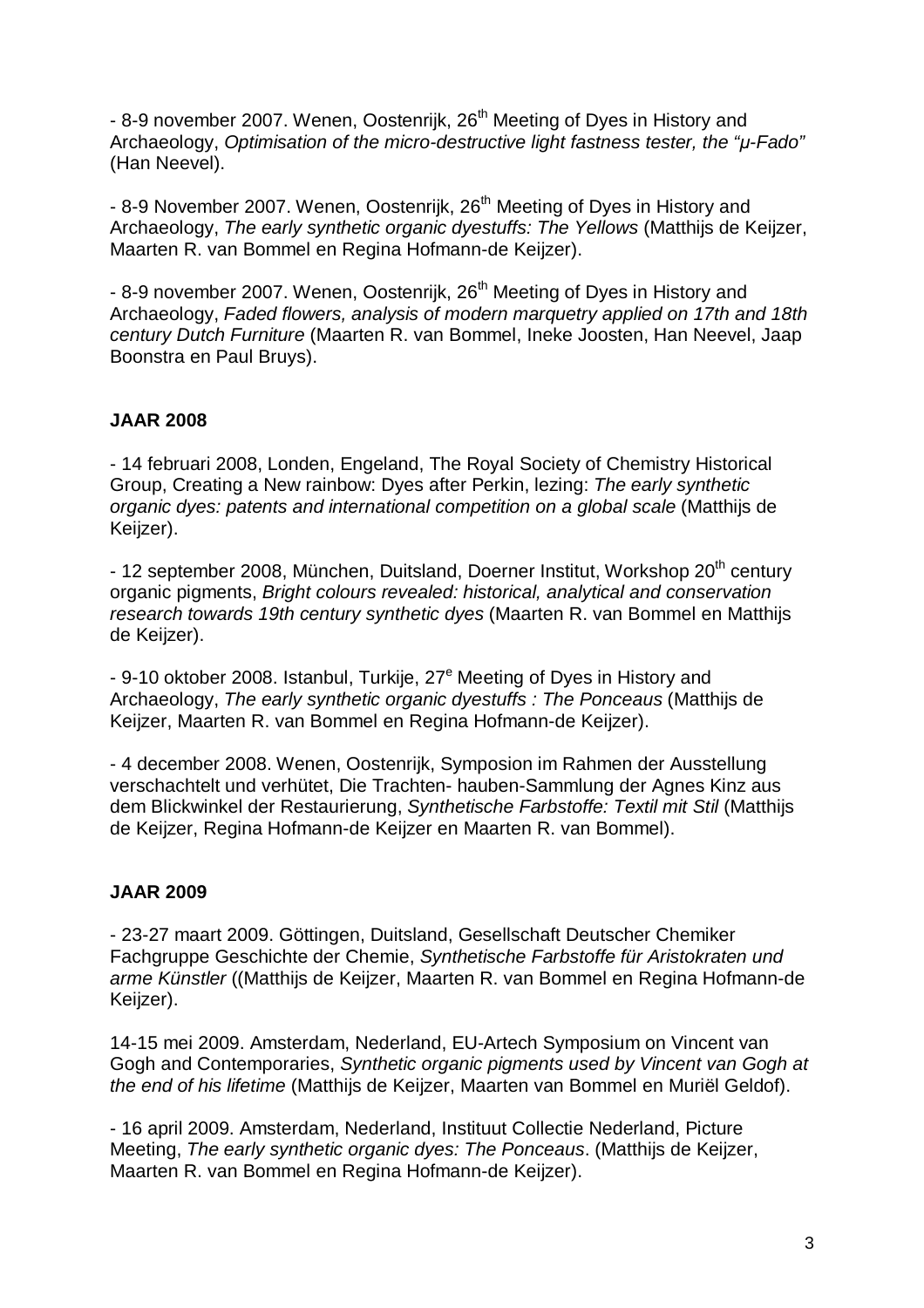- 16 april 2009. Amsterdam, Nederland, Instituut Collectie Nederland, Picture Meeting, The early synthetic organic dyes: The Yellows (Matthijs de Keijzer, Maarten R. van Bommel en Regina Hofmann-de Keijzer).

- 16 april 2009. Amsterdam, Nederland, Instituut Collectie Nederland, Picture Meeting, Bright colours revealed, A review of historical, analytical and conservation research at ICN towards,  $19<sup>th</sup>$  century synthetic organic colorants (Maarten van Bommel, Matthijs de Keijzer, Suzan de Groot, Han Neevel, Birgit Reissland, Loes Vermeij, Art Ness Proano Giabor en Daria Confortini).

- 2 juni 2009. Amsterdam, Nederland, Instituut Collectie Nederland, Lunchpauzelezing, Synthetische kleurstoffen: Kleurrijk Textiel (Matthijs de Keijzer).

- 21-24 oktober 2009. Poznan, Polen, 28<sup>th</sup> Meeting of Dyes in History and Archaeology, The colourful life of Adolf Lehne (1856-1930) ( Matthijs de Keijzer en Regina Hofmann-de Keijzer).

- 21-24 oktober 2009. Poznan, Polen, 28<sup>th</sup> Meeting of Dyes in History and Archaeology, Lehne's tables. The colourful life of Adolf Lehne (1856-1930). (Maarten van Bommel, Matthijs de Keijzer en Kaspar van Duin).

- 21-24 oktober 2009. Poznan, Polen, 28<sup>th</sup> Meeting of Dyes in History and Archaeology, An Asian-European Assemblage - Dyestuffs and Mordants on a Viennese Folding Screen, decorated with a Chinese Embroidery (Edith Oberhumer, Maarten R. van Bommel, Matthijs de Keijzer, Suzan de Groot, Gabriela Krist, Regina Knaller, Rudolf Erlach en Regina Hofmann-de Keijzer).

### **JAAR 2010**

- 12 november 2010. Lissabon, Portugal, 29<sup>th</sup> Meeting of Dyes in History and Archaeology, The early synthetic organic dyestuffs: Indigo carmine: favored but fading (Matthijs de Keijzer, Maarten R. van Bommel, Regina Hofmann-de Keijzer en Regina Knaller).

-14 december 2010. Wenen, Oostenrijk, I.I.C. Oostenrijk, Early synthetic organic lake pigments used by Vincent van Gogh in the South of France (1888-1890) (Matthijs de Keijzer).

#### **JAAR 2011**

-5-8 september 2011. Parma, Italië, 6<sup>th</sup> International Congress on the Application of Raman Spectroscopy in Art and Archaeology, Synthetic organic dyes in the embroidery 'Plants and flowers on a grey fond' by Emile Bernard (S. de Groot, M.R. van Bommel, M. de Keijzer en R. Boitelle),

- 7 oktober 2011. Amsterdam, Nederland, Stichting Ebenist, Een keur aan verleidelijke kleuren: De geschiedenis van de vroeg synthetische organische kleurstoffen (Matthijs de Keijzer).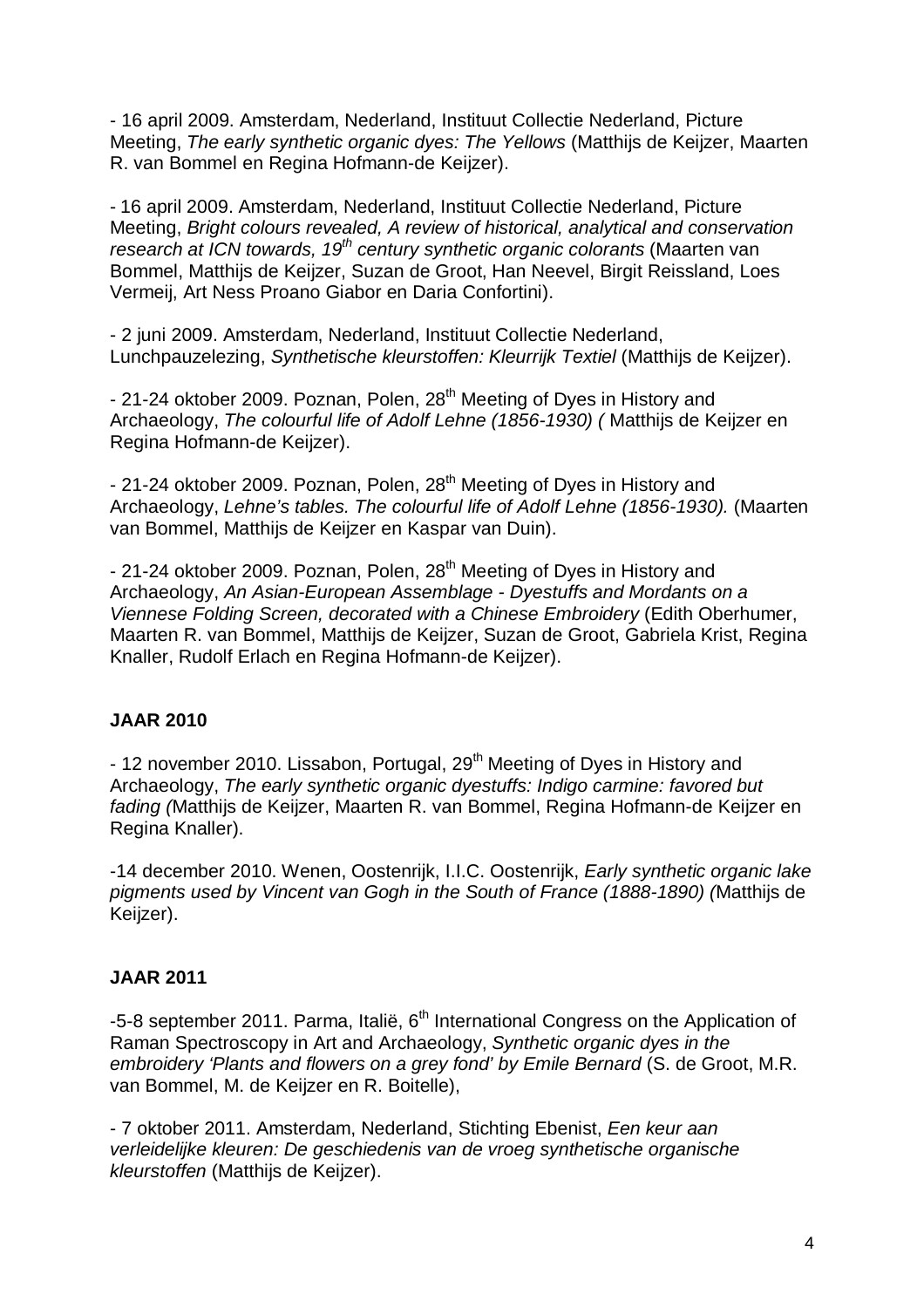- 12-15 oktober 2011. Derby, Engeland, 30<sup>th</sup> Meeting of Dyes in History and Archaeology, A colour boom: the di- and tri-aryl methane dyes (Matthijs de Keijzer, Maarten R. van Bommel en Regina Hofmann-de Keijzer).

- 10 november 2011, Amsterdam, Nederland, Picture Meeting, A colour boom: the diand tri-aryl methane dyes (Matthijs de Keijzer, Maarten R. van Bommel en Regina Hofmann-de Keijzer).

- 10 november 2011, Amsterdam, Nederland, Picture Meeting, Indigo carmine: favored but fading, (Matthijs de Keijzer, Maarten R. van Bommel, Regina Hofmannde Keijzer en Regina Knaller).

- 2011, Rotterdam, Nederland, Natuurkundig Genootschap, Kleurrijk Onderzoek: Introductie in het kleurstof- onderzoek bij de Rijksdienst voor het Cultureel Erfgoed, (Maarten van Bommel).

# **JAAR 2012**

- 8 maart 2012. Den Haag, Nederland, Nederlands Forensisch Instituut, Bright colours revealed A review of historical, analytical and conservation research at RCE devoted to:19th century synthetic organic colorants, (Maarten van Bommel).

- 8 maart 2012. Amsterdam, Nederland, Tripartite (RMA-UvA-RCE), Het kleurenpalet ontrafeld: Reconstructie en analyse van synthetische beitskleurstoffen (M.R. van Bommel en E. Fantini).

- 9 maart 2012. Amsterdam, Nederland, Vakgroep analytische chemie, Universiteit van Amsterdam, Bright colours revealed A review of historical, analytical and conservation research at RCE devoted to:19th century synthetic organic colorants, (Maarten van Bommel).

- 10-15 september 2012. Wenen, Oostenrijk, Congres: I.I.C Decorative, Indigo Carmine: Understanding of a problematic blue dye (Matthijs de Keijzer, Maarten R. van Bommel, Regina Hofmann-de Keijzer, Regina Knaller en Edith Oberhumer).

- 12-15 oktober 2012. Antwerpen, België, 31<sup>th</sup> Meeting of Dyes in History and Archaeology, Unravelling the colour palette of 19th century furniture: Reconstruction and analysis of synthetic dyes used as stains (Maarten van Bommel, E. Fantini).

# **Artikelen**

Matthijs de Keijzer and Maarten, Bright new colours: the history and analysis of fluorescein, eosin, erythrosine, rhodamine B and some of their derivatives, (**2004**), 23<sup>th</sup> Meeting of Dyes in History and Archaeology (accepted).

Matthijs de Keijzer, Maarten R. van Bommel en Regina Hofmann-de Keijzer, The oldest synthetic dyestuff group: The history and analysis of the tri-aryl methane dyes, (2005) 24<sup>th</sup> Meeting of Dyes in History and Archaeology (accepted).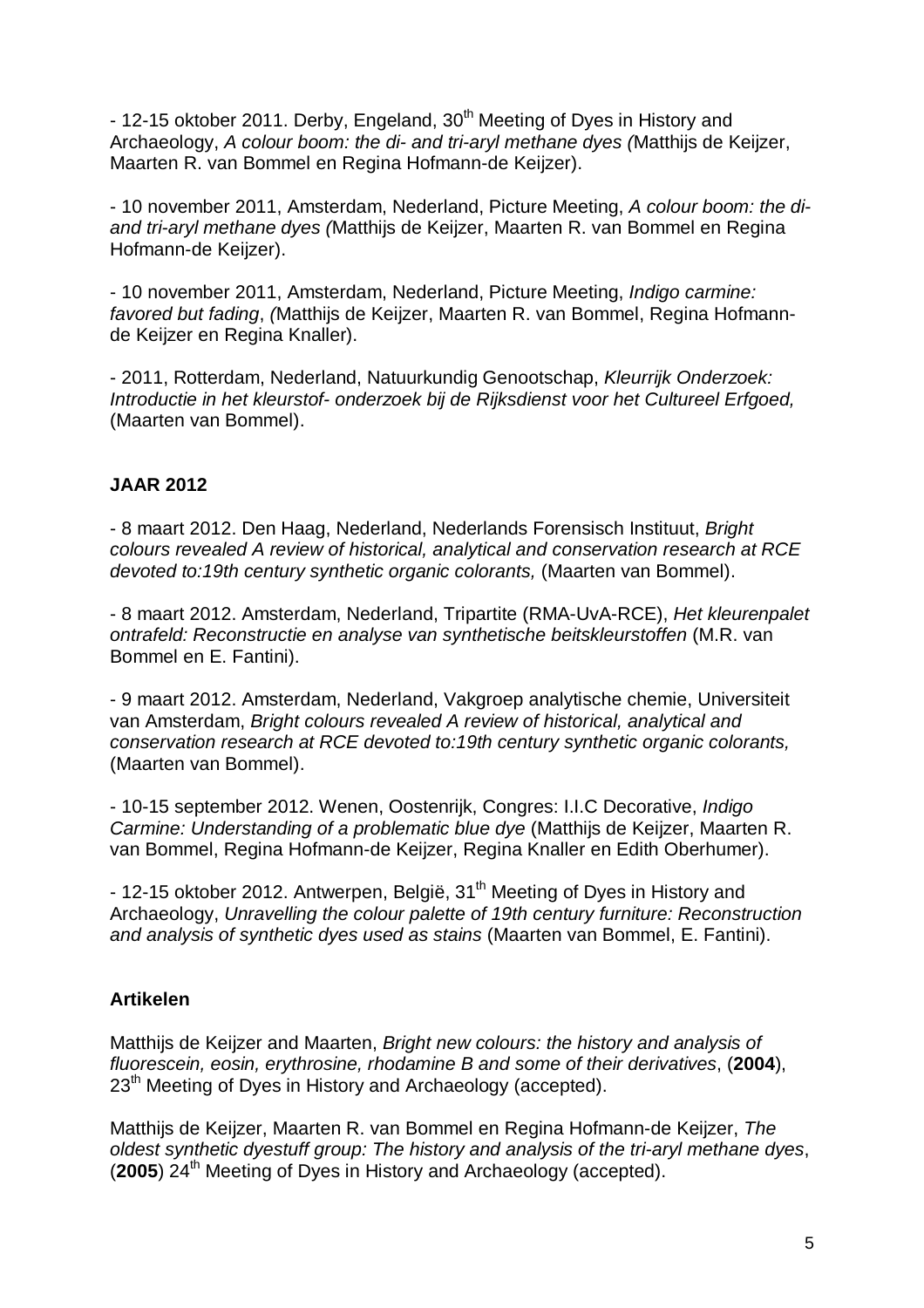M. R. van Bommel, I. Vanden Berghe, A. M. Wallert, J. Wouters, J. Barnett and R. Boitelle, The analysis of synthetic dyes in an embroidery of Emile Bernard (c. 1892), 14th Triennial Meeting of ICOM-CC The Hague **(2005)**, 969-977.

- M. R. van Bommel, I. Vanden Berghe, A. M. Wallert, R Boitelle and J. Wouters, High Performance Liquid Chromatography and non-destructive 3D-fluorescence analysis of early synthetic dyes **(2007)**.

Daria Confortin, Han Neevel, Maarten R. van Bommel, Marinarosa Brustolon, Lorenzo Franco, Crystal violet: study of the photo-fading of an early synthetic dye in aqueous solution and on paper with HPLC-PDA, LC-MS and FORS **(2010)**, published, details will follow.

D. Confortin, H. Neevel, M. R. van Bommel, B. Reissland, Study of the degradation of an early synthetic dye (crystal violet) on cotton linters, lignin and printing paper by the action of UV-Vis and Vis light and evaluation of the effect of gum arabic on degradation products and on colour change **(2010)**, published, details will follow.

de Keijzer, M., M.R. van Bommel, R. Hofmann-de Keijzer, R. Knaller & E. Oberhumer, 'Indigo Carmine: Understanding of a problematic blue dye.' Studies in Conservation, Volume 57, Supplement 1, Mancy Publishing 87-95.

### **Posters**

Kenza Kahrim, Jacek Bagniuk, Brenda Doherty, Catia Clementi, Costanza Miliani, Maarten R. van Bommel, The vibrational and electronic spectroscopic characterization of early synthetic dyes **(2008)** IRUG meeting.

Jennifer L. Mass, Maarten van Bommel, W. Christian Petersen, and Catherine Matsen, HPLC-PDA Analysis of Atypical Mahoganizing Stains in an Eighteenth Century Connecticut High Chest Finish **(2007)** MASC meeting.

S. de Groot, L.O.E.S. Vermeij and M. R. van Bommel, The identification of early synthetic dyestuffs using Raman spectroscopy **(2009)** IRUG meeting.

#### **Technieken en toepassingen**

2 HPLC-methoden waarmee alle kleurstoffen uit de selectie kunnen worden geïdentificeerd.

Ongeveer 60 aanvragen met betrekking tot synthetische kleurstoffen zijn uitgevoerd. Veel van de verkregen informatie is verwerkt in bovenstaande presentaties en artikelen.

#### **Studentenprojecten**